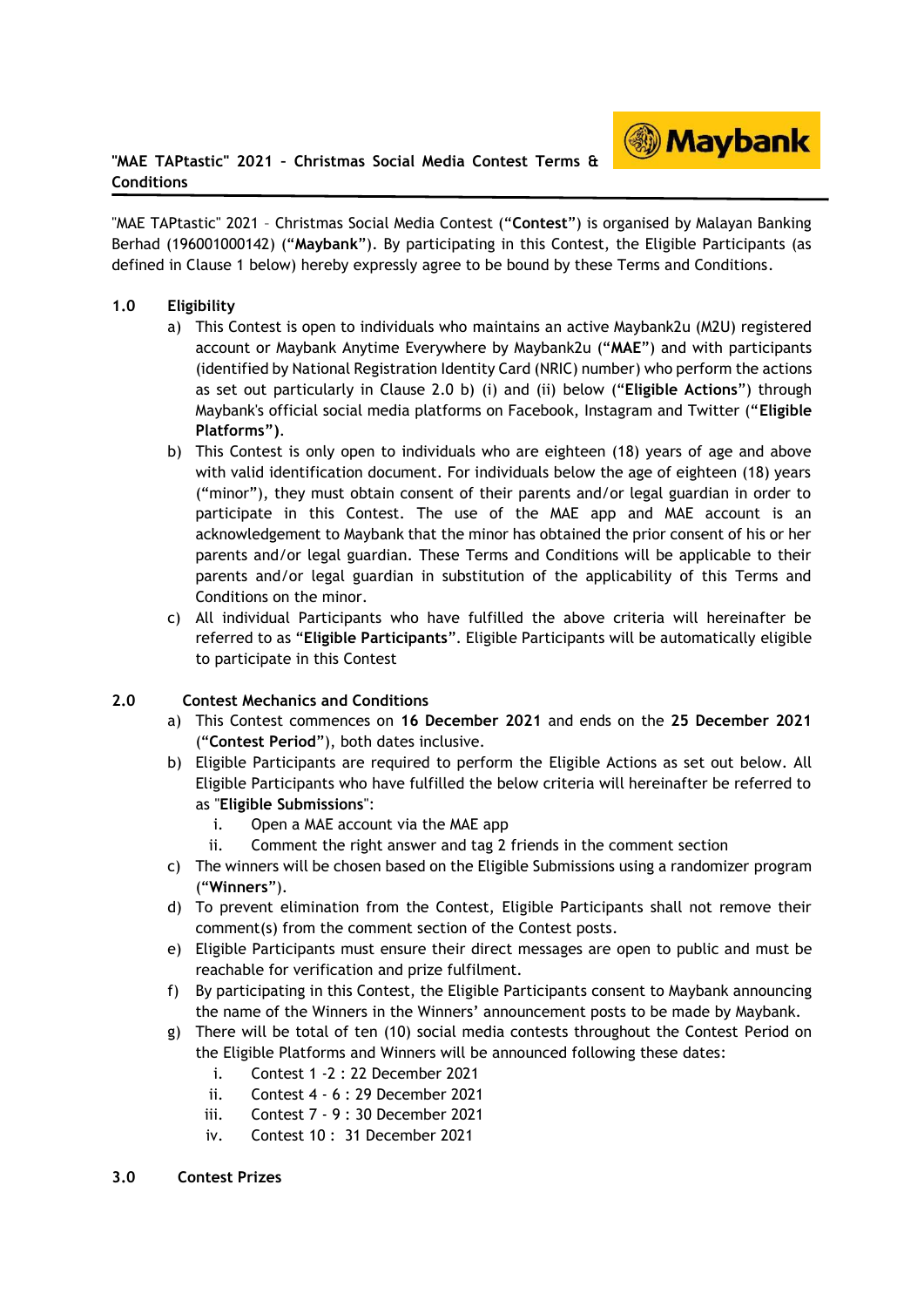- a. Winners will receive the Prizes (as set out in h) below) **within 60 days after** the winner's announcement.
- b. Winners will be contacted via the Eligible Platforms' direct message for verification before the fulfillment of the prizes.
- c. Eligible Participants must ensure that their direct messages are open to the public for the Eligible Platforms in order for Maybank to contact Winners directly.
- d. In the event that Maybank is unable to reach the shortlisted Winner within seven (7) working days, including but not limited to, instances where there is no reply from a direct message, no confirmation on the verification - the shortlisted Winner will be automatically disqualified and Maybank reserves the right to proceed to forfeit the Prize.
- e. The Prizes are not transferable or exchangeable for credit or of any kind and shall be subject to such terms and conditions which Maybank may in its sole discretion impose. Maybank may in its sole discretion exchange or substitute the Prize to another of equivalent or similar value upon twenty one (21) calendar days' prior notice.
- f. Maybank will not ask for any banking details such as credit card/debit card number and bank Transaction Authorization Code (TAC), account password, PIN or one-time password (OTP) for the Winners to claim the prize or for any reason.

| Prize                                    | Quantity               |
|------------------------------------------|------------------------|
| Huawei Nova 9                            | 1 winner per contest   |
| Cash prize of RM50                       | 20 winners per contest |
| Lays & Quaker snacks worth RM100<br>each | 5 winners per contest  |

## g. Prizes for the Contest are as below:

## **4.0 General Terms & Conditions**

- a) Maybank shall not be responsible or held liable in any manner in respect of technical failures of any kind whatsoever, intervention, interruptions and/or electronic or errors in the administration and/or processing of the transaction performed via the MAE app, M2U app, Maybank2u Biz, Maybank2u, or Maybank2e provided the same is not caused by Maybank.
- b) Maybank reserves the right to withdraw, cancel, suspend, extend or terminate this Contest earlier in whole or in part and reserves the right to modify any of the terms and conditions contained herein, from time to time by giving at least minimum of twenty one (21) calendar days' prior notice thereof, the notice of which shall be posted through Maybank2u website at **www.maybank2u.com**.**my** or through any other channel or channels determined by Maybank. It shall be the responsibility of the Eligible Participants to be informed of or otherwise seek out any such notice validly posted.
- c) By participating in this Contest, Eligible Participants agree to access to Maybank website at www.maybank.com.my on a regular basis to view the terms and conditions herein and seek clarification from Maybank should any of the terms  $\hat{a}$  conditions be not fully understood.